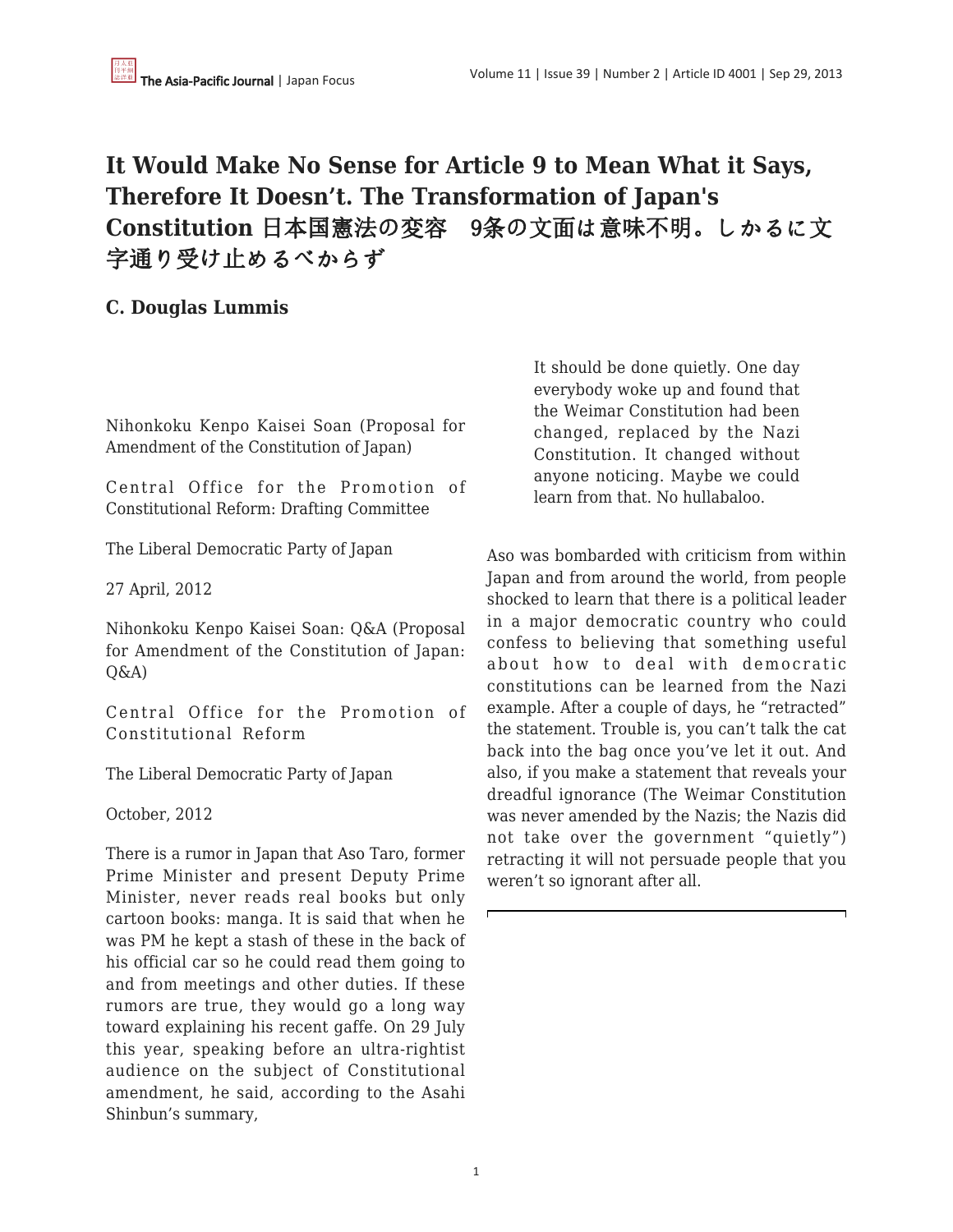

Aso's Liberal Democratic Party (LDP) has long wanted to get rid of Japan's highly democratic and war-renouncing Constitution. In fact, revising the Constitution is included in the Party's founding principles, adopted in 1955 and pursued thereafter. Partly, and most famously, they want to restore to the government the right to make war, which the present Constitution took away from it. But also, they believe that the present Constitution destroyed public discipline by granting the people too many rights. They have an intense nostalgia for the pre-war days when the people were subjects and not citizens, and pretty much did what they were told. So logically it shouldn't be so surprising that this romanticization of the good old Axis days would generate warm feelings toward their old Nazi partner.

In order to sustain this nostalgia for the old days, the LDP finds it necessary to rewrite the story of the old days, to make it appear as an appropriate object for nostalgia. In addition to changing the Constitution, one of their passions has been to rewrite the history books – in particular the history books used in the schools. In this they have made some headway. In Japan school textbooks must be approved by the Education and Science Ministry, which means the government can put terrific pressure on the publishing companies. Textbooks have appeared that say Japan didn't "invade" but rather "advanced" into China in the 1930s, that the Rape of Nanking has been exaggerated, that the Japanese military didn't really order Okinawan civilians to commit suicide at the end of the Battle of Okinawa (they committed suicide out of loyalty to the Emperor), and that on the whole, as the Pacific war was motivated by the desire to drive Western Imperialism out of Asia, it wasn't such a bad enterprise. Their historical methodology seems to be that a country's history should not be written in such a way as to make students feel bad. It is remarkable that a political party that thinks this way is also fiercely, even abjectly, loyal to the U.S. alliance, and believes it has a particular affinity to American conservatives. True, they agree on a lot of things (most importantly, the virtue of the American Empire), but as social critic Muto Ichiyo has pointed out, their alliance has a deep structural contradiction. If the LDP believes that Japan's Pacific War actions in China, in the Philippines, in Indonesia and elsewhere were not so bad, logically they ought to say that the attack on Pearl Harbor was also not so bad. But on that point silence reigns.

While the LDP has made some gains in revising the textbooks, so far they have been unable to persuade a sufficient number of the Japanese people that changing the Constitution is a good idea, nor have they been able to muster the 2/3 majority needed to get a Constitutional amendment through the National Diet. This year's overwhelming election victories placed Abe Shinzo, one of the strongest advocates of constitutional amendment, in the seat of power. The Party is now in a position to make a serious attempt.

This does not mean that the LDP is aiming for a Nazi-type regime. They have their own, local, model for authoritarian government: the Japanese government as it was before 1945. It also doesn't mean that they expect to reestablish that system just as it was. They are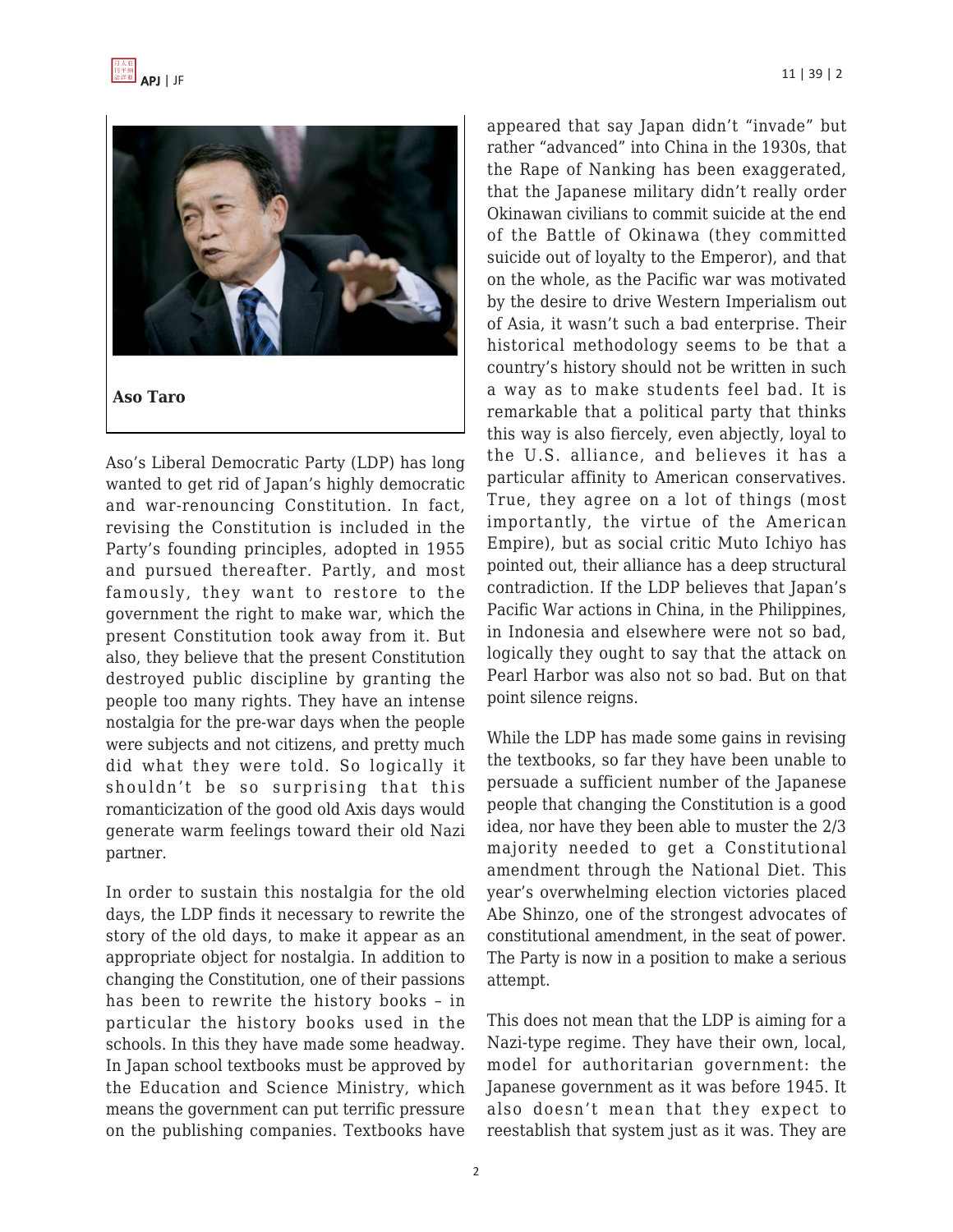politicians who claim to be realists, and have some sense of the limits that reality can put on the Art of the Possible. But if they can't go all the way back to 1940, that is the direction in which they mean to move.

On April 27 2012,, the LDP published a new Proposal for Amendment of the Japanese Constitution. Both Aso and Prime Minister Abe Shinzo were Senior Advisors to the constitutional drafting committee. So far as I know, this document has not been translated into English. As many critics have pointed out, the word "amendment" in the title is inappropriate, as the constitution depicted in it is utterly different, in letter and in spirit, from the present Constitution. As is well known, both the Italian and the German post-war Constitutions contain clauses prohibiting amendments that would move their governments back in the direction of Fascism or Nazism. The post-war Japanese Constitution contains no such specific provisions, though there are general clauses that some people interpret as meaning that. In any case, if either the Italian or the German government adopted a policy of returning to its pre-war political system, that would hardly be considered a purely internal affair. Similarly, the world ought to know that Japan's LDP, as Aso's slip illustrates and the LDP's Proposal spells out in detail, is planning just such a transformation. But before discussing that Proposal, I need to say a few words about the nature of the Constitution Japan has now.

# **The Forced Constitution**

The LDP argues that as the Constitution of Japan was forced on the country by the US Occupation after World War II, Japan has every right to amend or replace it. Its political ideals are those of American Democracy, its vocabulary is not derived from the vernacular, its writing is (often awkward) translation. Moreover, its war-renouncing clause (Article 9), far from representing a pacifist ideal,

Japanese supporters of the Constitution try to refute this by showing that the Constitution, both at the time of its adoption and in the decades since then, has had overwhelming support from the people. This is important, but if you conclude, "Therefore the Constitution was not forced", you miss something. The fact that the Constitution has been supported by the people does not mean that it was not forced; rather it changes the picture of who forced what on whom.

Just about allgood constitutions are acts of force. A good constitution is designed to place limits on the powers of government, to replace absolutism with rule of law, and in many instances, with democratic processes. It is very rare for rulers, be they kings or oligarchs, voluntarily to place such limits on themselves, or to accept such limits, unless they are forced to. This has been true since King John, presumably with trembling hand, signed the Magna Charta.

The U.S. Occupation troops and the Japanese public disagreed on many things in 1945, but they agreed – though for different reasons – on one: the government and the military of Imperial Japan had way too much power. The Constitution was designed to reduce that power. In this it is a remarkable document: the first 40 clauses are almost entirely aimed at reducing government power – a long list of things the government may not do. The Constitution placed the Emperor within the framework of the law; it replaced Imperial sovereignty with popular sovereignty; it changed human rights clauses from favors granted conditionally by the Emperor to inalienable rights; it transformed a people who had constitutionally been defined as "subjects" (臣民)into rights-bearing citizens, laying the groundwork for the very active grass-roots political action of the post-war period; it took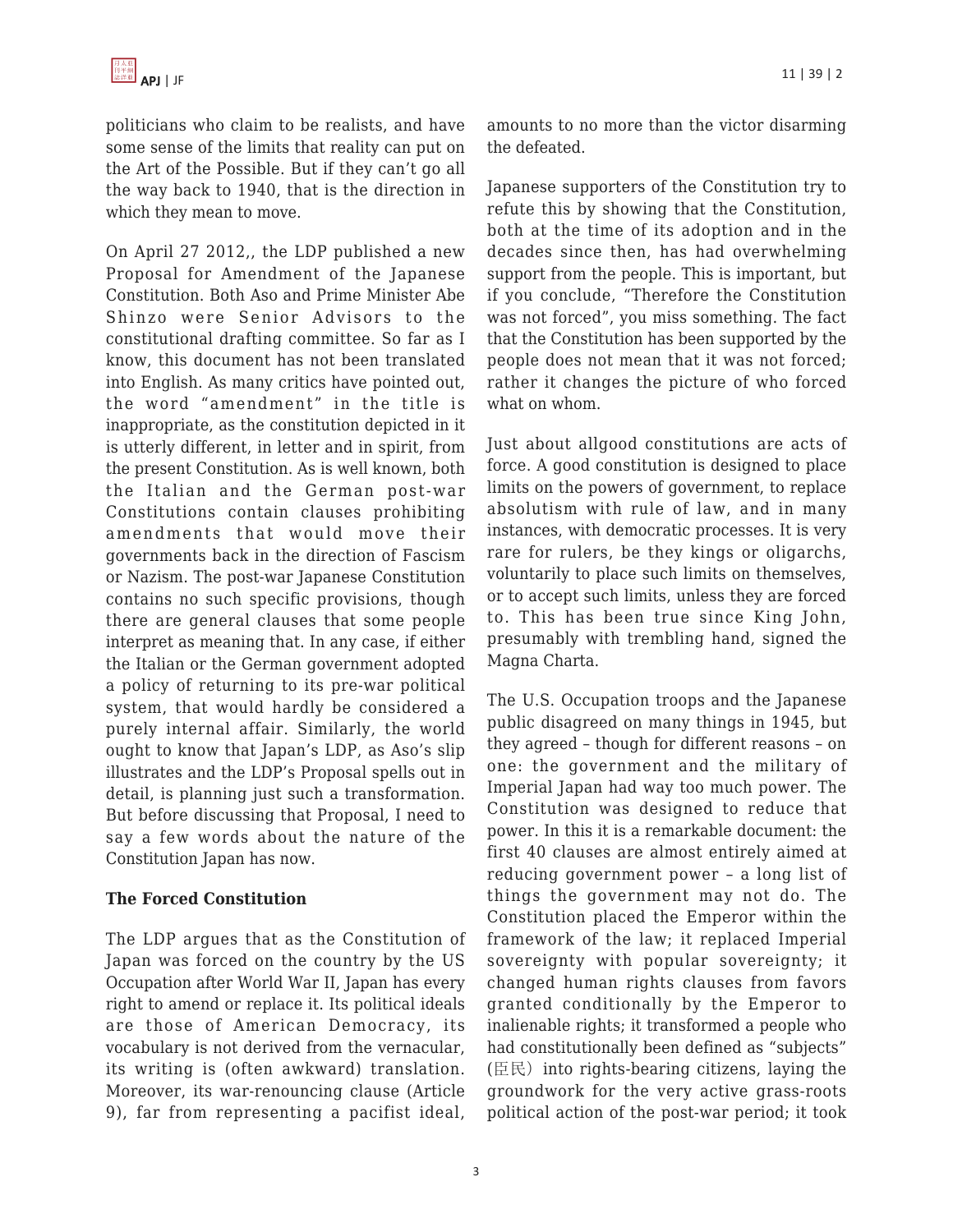

away from the government the right of belligerency – the right to make war.

Of course, the people who were holding power under the existing system on the whole (with some notable exceptions) hated all this, and tried to resist and sabotage it in every way they could. So when they say it was forced on them, that accurately describes their experience. But it was not forced on "Japan" by "America"; rather it was forced on the Japanese ruling class by an alliance that existed very briefly in 1945, between the Occupation and the Japanese public. Moreover, aside from whether MacArthur and his advisors' motivations were good, bad or indifferent – whether they were acting as New Dealers, conquerors or (as is more likely) a mishmash of the two – the power that was taken from the Japanese political class was not carried back to Washington DC, but transferred to the Japanese people.



**MacArthur and the Emperor**

The historical period in which this was possible was brief: by the end of 1946 the Cold War was beginning, and the Occupation had launched what is widely known as the Reverse Course, which in general meant a shift from democratization of a former enemy to mobilization of an anti-Soviet ally. By this time many in the Occupation and in the U.S. government regretted the Japanese Constitution, especially its Article 9, but it was too late. The instrument by which the U.S. Government did succeed in transferring a piece of Japanese sovereignty to the U.S. was not the Constitution, but the Japan-U.S. Mutual Security Treaty, forced on Japan as a condition for signing the Peace Treaty in 1952, which in effect gives the U.S. Government control over the main lines of Japanese foreign policy. As for the Constitution, its enforcer, from 1946 to the present, the power that has stymied the efforts of the conservative political class to amend it, has been the Japanese people (though the Government has succeeded in greatly weakening it through what is called "amendment by interpretation". I shall return to that point below). $<sup>1</sup>$ </sup>

## **The LDP Proposal: The Preamble**

Preambles to constitutions are typically written in a particular form. They are not assertions of fact, nor are they predictions of things to come. Rather, they bring facts into being. They take the form that language philosopher John Austin called "performative utterances".<sup>2</sup> Examples of performative utterances are, when your boss says "You're fired" (at which point you are out of a job); when the priest says "I now pronounce you man and wife" (from which point you and the other are married); when the administrator of the driver's examination says "You pass" (from which point you may, if you also pay the fee, legally drive an automobile); or when the jury says "guilty" (at which point you are officially a criminal). In each case the declaration needs to be made by a person or persons with the authority to make it.

Constitutional preambles are written in this form, as declarations. The one making the declaration is not the person or committee who actually wrote the draft; rather it is the person or persons understood to have the authority to make such a declaration: the sovereign.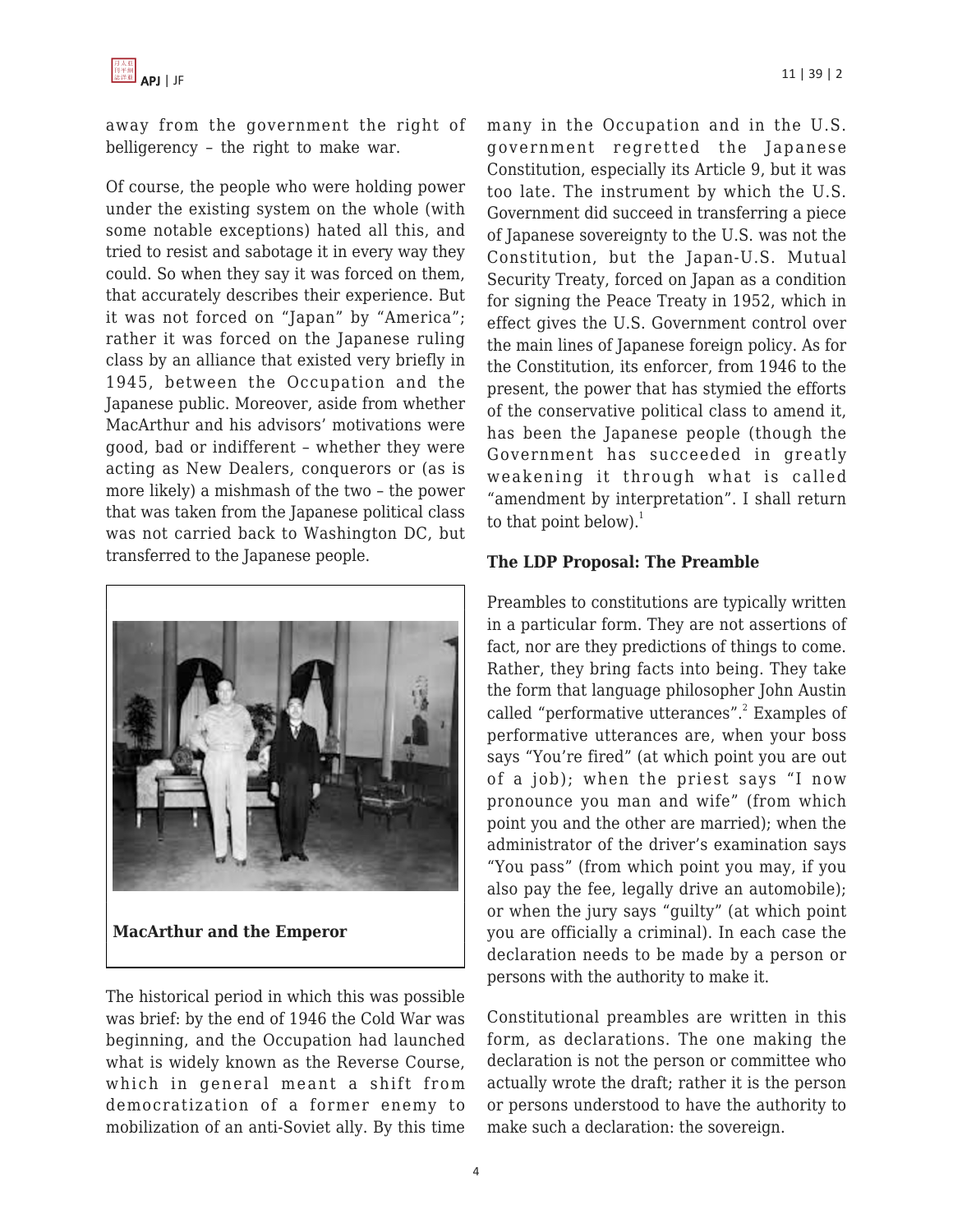The Preamble to The Constitution of the Empire of Greater Japan (aka The Meiji Constitution, 1889) follows this form. The first word in it is Chin (朕), a Japanese word for "I", which only the Emperor can use, and which is translated into English as the royal "We". The Meiji Emperor, of course, did not write this Constitution, but it was he who enacted it; in effect, it was his command to the people. In the English translation the operative words are "We . . . hereby promulgate . . . ."



**Promulgation of the Meiji Constitution**

The present Constitution follows the same format, stood on its head. The first words in its Preamble are "The Japanese people"; the operative verbs are "proclaim" and "establish". Thus popular sovereignty is not simply announced as a principle; "the people" are placed in the role of the enactor of the Constitution, replacing the Emperor. And most significantly, just as under the Meiji Constitution the Emperor was understood to be outside the law (the commander does not command himself), so the present Constitution contains no clause stipulating that the people have an obligation to obey it.<sup>3</sup>

Whereas both the Meiji and the present Constitutions are clear in their theory of sovereignty, the LDP Proposal reduces it to a muddle. The first word in its Preamble is "The Japanese State":

The Japanese State, having a long history and a unique culture, privileged to be headed by the Emperor who symbolizes the unity of the people, is ruled under the principle of the sovereignty of the people, with division of powers into legislative, executive and judicial.

In this odd collection of allegations, the important things are, 1) either the drafters of this Proposal don't know much about writing constitutions, or else they are deliberately trying to muddle the question of sovereignty; 2) "The Japanese State", while not qualified to play the role of sovereign, is announced as the main character in this constitutional Proposal; 3) the Emperor, not mentioned in the Preamble to the present Constitution, is brought in as a large, though vague, presence; 4) the assertion of popular sovereignty, coming directly after this, is unpersuasive.

The vagary lies in the expression that I rendered as "privileged to be headed by", which is the single untranslatable Japanese word itadaku (using not the ordinary頂くbut rather戴く). A simpler rendering might be just "headed by", but in Japanese the word carries a heavy burden of respect, and would only be used when whatever is "headed by" this being is extraordinarily honored thereby. And it hints, though it does not say, that the Emperor is to have restored to him political power and authority, which by the present Constitution have been (largely) taken away.

In trying to determine whether itadaku is related to power, the Kojien Japanese dictionary's definition is not much help, giving only a few synonyms – respect words meaning "to receive".. One of the synonyms however is houtai (奉戴). If you look x this up in the Kojien it gives you itadakimatsuru (戴き奉る)、that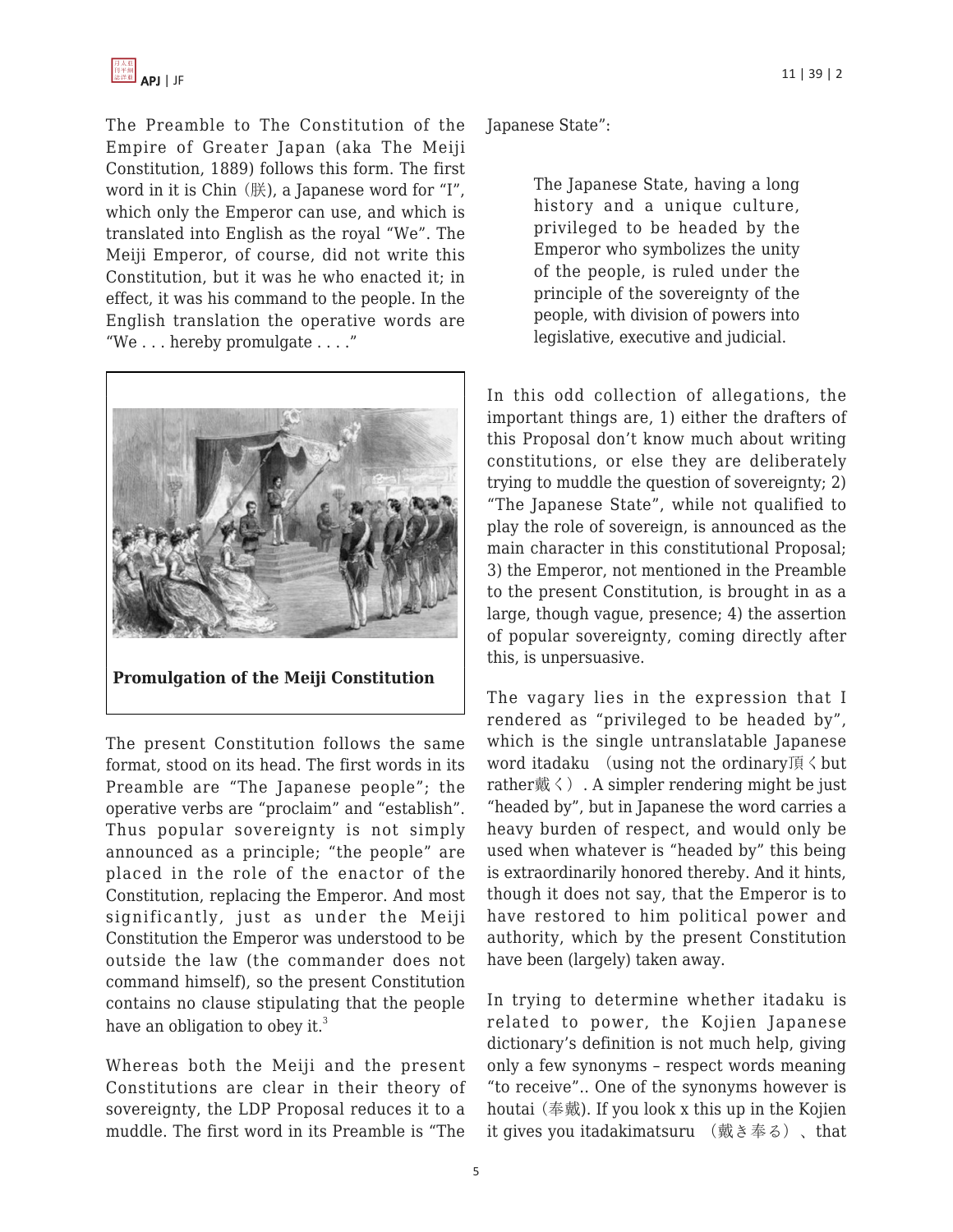

is, the same two characters in reverse order, meaning, again, "to respectfully receive"; this too is not much help. Sometimes when I am searching for the nuance of an obscure word in Japanese, I find that the Japanese-English dictionary is helpful. When the word doesn't exist in English, the lexicographer works hard to get it across by giving multiple examples of usage. Thus, in the Kenkyusha Japanese-English Dictionary, for houtai an example given is "to have (a prince as a president)". Interestingly, the same example appears in the Nelson Japanese-English Character Dictionary. If "prince" means here a royal head of state, and "president" means chief executive of a government, and if itadaku is its synonym, then the use of that word in the Preamble would strongly imply that political power and authority are to be returned to the emperor. But we must be careful: an example of usage is not a definition, and the part in parentheses was made up by the lexicographer. All we can say is that were a royal head of state to take over as chief executive of the government, in such a case itatadaku or houtai would be the proper word in Japanese to use.

In order to emphasize its character as a performative utterance, I quoted only the subject and verbs in the first sentence of the present Constitution, but it contains much more.

> We, the Japanese people, acting through our duly elected representatives in the National Diet, determined that we shall secure for ourselves and our posterity the fruits of peaceful cooperation with all nations and the blessings of liberty throughout this land, and resolved that never again shall we be visited with the horrors of war through the action of government, do proclaim that sovereign power resides with the

people and do firmly establish this Constitution.

In the Proposal, this is replaced, in its second sentence, by,

> Our country, despite the desolation and multiple catastrophes of the Second World War, has survived and developed, and now plays an important role in international society and, under the principle of pacifism, promotes friendly relations with all countries, contributing to the peace and prosperity of the world.

Once again, instead of the Japanese people acting, determining, resolving, proclaiming and establishing, we have a set of (highly debatable) assertions about the Japanese state, this time identified as "our country"  $(\text{\textsterling} k)$ . But as the words "the Japanese people" do not appear in this sentence, it isn't clear who the "our" refers to. As the LDP often behaves as though Japan were its private property, one wonders whether by "our country" they mean their country.

Another big change is that, while the present Preamble sees the government as to blame for the war, the Proposal depicts "our country" as the victim and heroic survivor of that war. As for "the principle of pacifism", what is meant by that will become clearer when we get to Article 9.

The third sentence in the Proposal's Preamble reads,

> The Japanese people will defend their state and homeland with pride and self-respect, and while respecting basic human rights, revere harmony [wa(和)], and in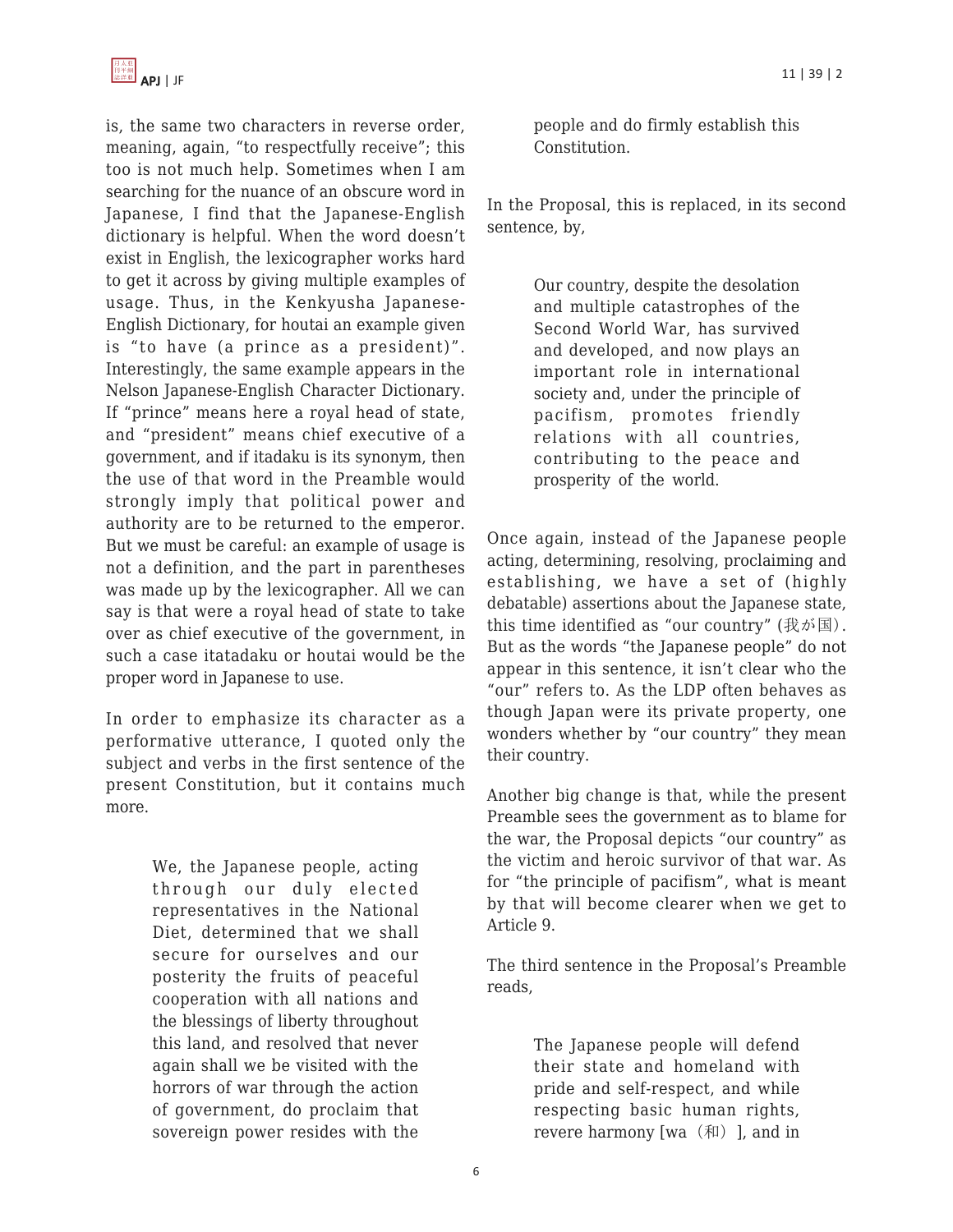the spirit of mutual aid both within the family and in society as a whole, build up the state.

Finally "the Japanese people" are given the status of the subject of a sentence, but not necessarily that of its narrator. The sentence is not performative but a set of allegations about "the Japanese people", not as "we" but as "they". And as the allegations are largely counterfactual (depending on the person you are looking at), what the sentence really amounts to is a list of duties – in effect, a set of commands to the people. Who, then, is this commander?

Moreover, the sentence (and for that matter the Proposal as a whole) reverses the present Constitution's understanding of means and ends. Instead of government being the means to achieve a free, peaceful, orderly and prosperous life for the people, the people are seen as a means to build up the government – more accurately, the state. The fourth sentence continues in this vein.

> We, respecting both freedom and discipline, while protecting our beautiful land and natural environment, will promote education and scientific technology, and through energetic economic activity, develop the country.

Again, a list of duties. For the first time "We" becomes the subject of a sentence, but still it gives an image of the Japanese public as the LDP would wish them to be. One suspects the "We" is there to put it in a form that can easily be recited in chorus in the schools. The final sentence in the Preface reads,

The Japanese people, in order to

pass on our wonderful traditions and our state in perpetuity to our descendents, do hereby establish this Constitution.

Finally we come to a proper performative sentence, allegedly spoken by "the people" and ending with "establish" (制定). But what came before that (and what comes after) does not fit that form and violates constitutional logic. The Preamble is made up of words of praise for the state and lists of duties for the people, but it makes no sense for the sovereign to prescribe duties and deliver commands to itself. Behind this puppet "the people" there has to be someone else. But who that is, is not made clear.

### **The Emperor**

Article 1 of the present Constitution reduces the Emperor from Sovereign to "the symbol of the State and of the unity of the people". This by no means abolishes the Emperor System, either in the government structure or in the minds of the people, but it radically reduces it from what it was. In the Proposal's Article 1, the Emperor is declared to be head of state  $(\bar{\pi})$ 首).

As a political term, "head of state" is a wide basket holding a variety of types ranging from absolute dictators to royal figures who are allowed no political power or authority, but serve only in ceremonial roles. Under the present Constitution, the Emperor of Japan is supposed to be in the latter category. Thus in the LDP-published pamphlet Proposal for Amendment of the Japanese Constitution – Q&A it is explained that in calling the Emperor "head of state" nothing is changed; only the actual situation is properly named. This might be persuasive if there were no other changes in the articles pertaining to the Emperor. Trouble is, there are. In the present Constitution, Article 3 reads,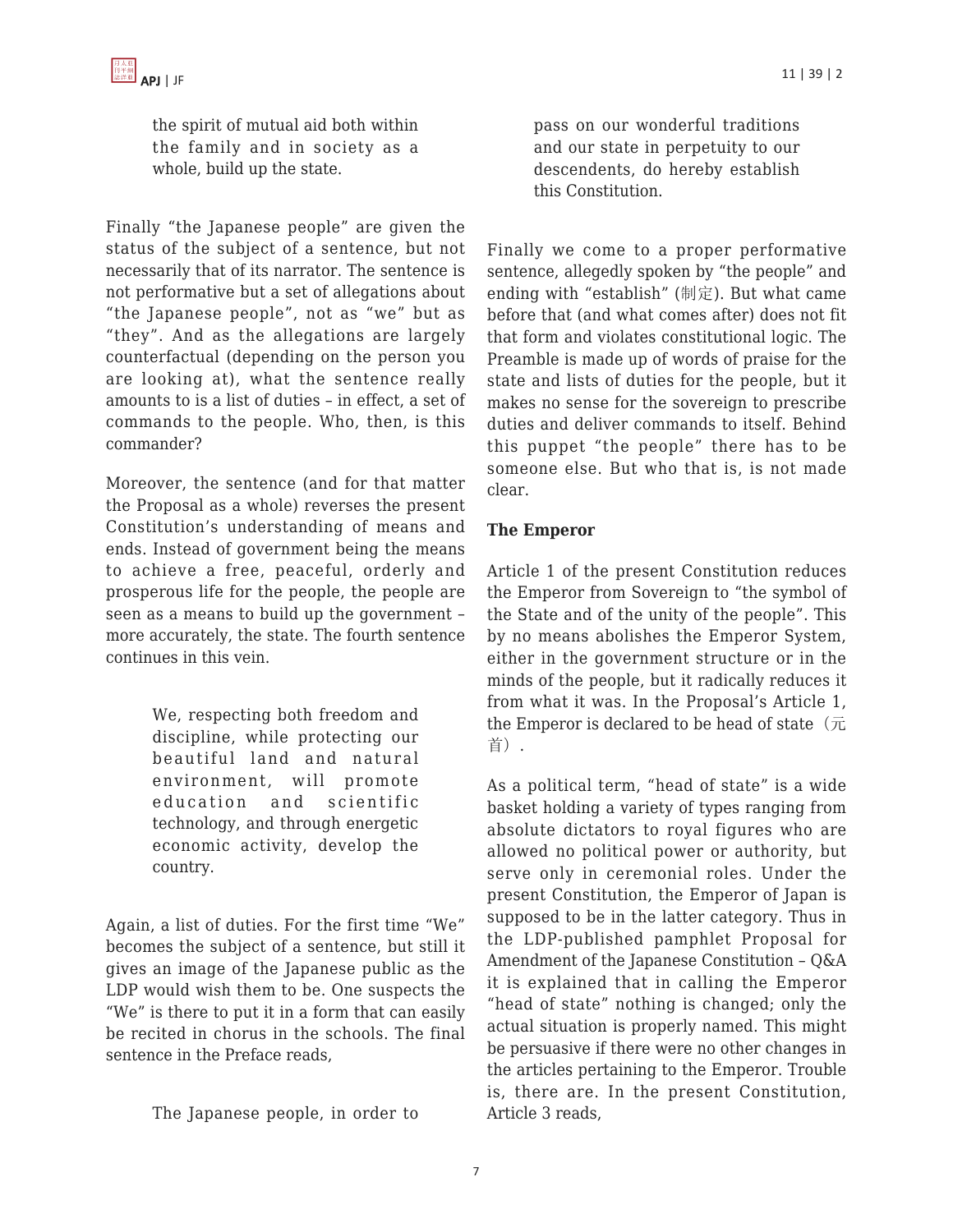The advice and approval of the Cabinet shall be required for all acts of the Emperor in matters of state . . . .

In the Proposal, the word "approval" has been deleted.

> In the present Constitution, Article 4 states,

The Emperor shall perform only such acts in matters of state as are provided for in this Constitution and he shall not have powers related to government.

In the Proposal, the word "only" has been deleted.

In the present Constitution, Article 7 gives a list of the ceremonial duties the Emperor may perform, prefaced with the following words:

> The Emperor, with the advice and approval of the Cabinet, shall perform the following acts in matters of state on behalf of the people.

In the Proposal's revised version, both "advice" and "approval" have been deleted.

The text of the present Constitution's Article 3 is relocated to come at the end of this list though, as I mentioned above, with the word "consent" deleted from it. Then following this is new material.

> In addition to what is stipulated in [the list] above, the Emperor shall engage in public activities such as ceremonies sponsored by the state,

local governments, public organizations or the like.

This clause contains two subtle escape phrases, which I have rendered "such as" and "or the like" (In Japanese both are  $\ell \mathcal{D}(\mathfrak{m})$ ). One must read carefully to avoid missing them. But they open two doors to the Emperor which are locked down in the present Constitution. How large those doors are, and what might go through them, are impossible to know at this stage.

There are several more additions to the chapter on the Emperor. One gives constitutional authority to the Emperor-based calendar system, which at present is not much used outside government and right-wing organizations (according to it we are presently in the year Heisei 24). Another is to make the sun flag(日章旗) and the song kimi ga yo (君が代) into the constitutionally authorized

national flag and national anthem. Both of these are controversial, carrying as they do memories of the era of militarism and abject Emperor worship. There are still people who refuse to sing the song or bow to the flag. Thus the Proposal adds another clause:

> The Japanese people must respect the national flag and the national anthem.

Yet another command to the people, telling them what emotion it is their duty to feel. Today, at some public schools in Japan, during matriculation and graduation ceremonies the school Principal or members of the Board of Education will walk among the faculty and look at their mouths to confirm whether they are actually singing the anthem. If this provision becomes law, will we be seeing them walking also among the attending parents to check their loyalty to the State?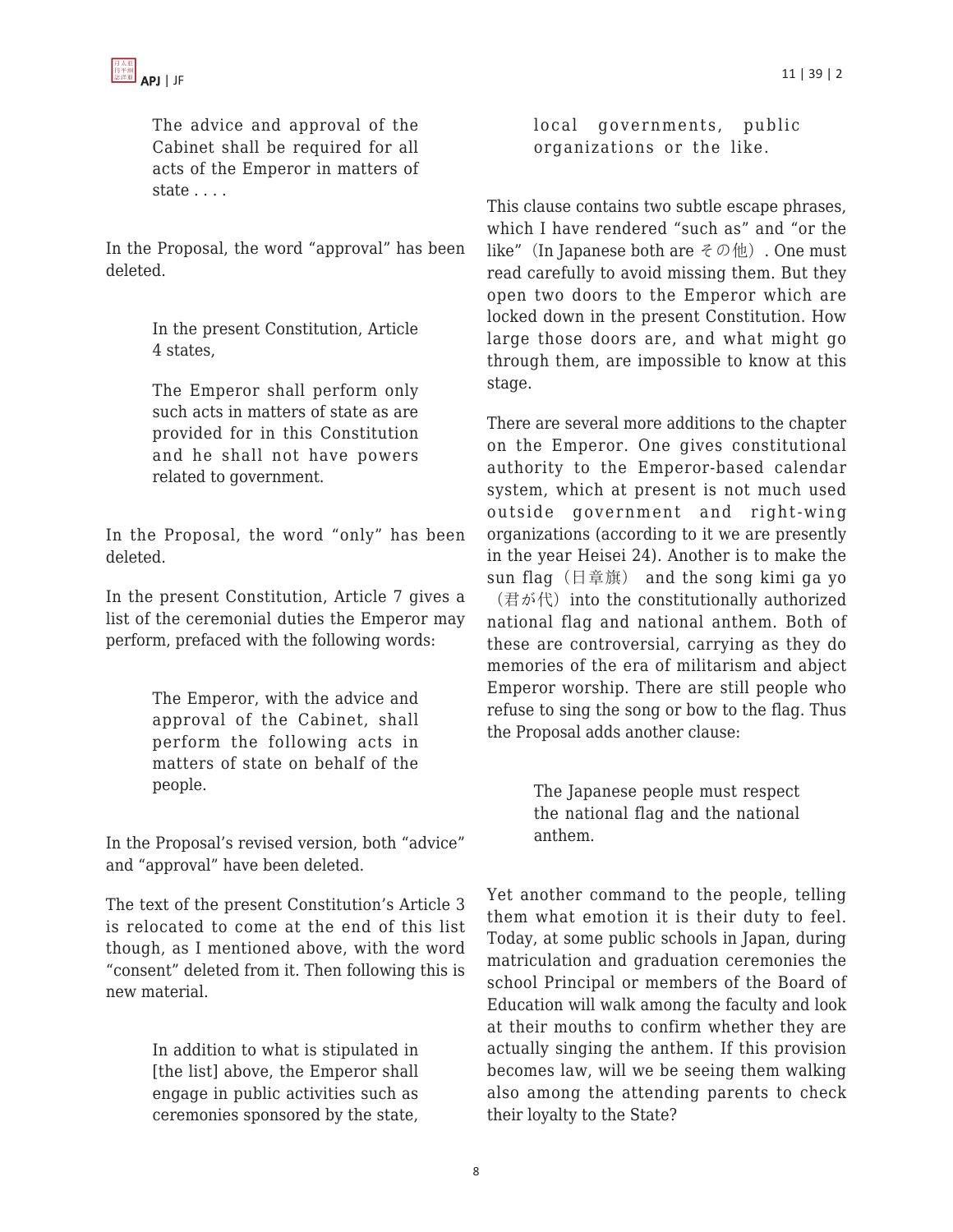

## **Article 9: The Peace Clause**

In the present Constitution, Article 9 stipulates,

Aspiring sincerely to an international peace based on justice and order, the Japanese people forever renounce war as a sovereign right of the nation and the threat or use of force as a means of settling international disputes.

In order to accomplish the aim of the preceding paragraph, land, sea, and air forces, as well as other war potential, will never be maintained. The right of belligerency of the state will not be recognized.

Some pacifists get quite romantic about this, a few even campaigning to have the Article awarded the Nobel Peace Prize or given World Heritage status. The reality, however, is not quite that splendid. E. M. Forster famously wrote that democracy may be worthy of two cheers but certainly not three; I would say that at this point in history, Article 9 deserves maybe one.

Regarding the text of the Article itself, as a teacher of political theory, I find it quite wonderful. On the one hand, it is written in language as clear as clear gets. On the other hand, many people find it incomprehensible. It flies in the face of the common sense of international relations, and it violates the very definition of the state as given us by Max Weber: the social organization that claims a monopoly of legitimate violence. Well, no, the Japanese Constitution does not renounce the violence of police power or judicial power (the death penalty is still in effect), but still many people will ask, If the state doesn't have the power to make war, then what on Earth is it? Article 9 is so radically in violation of political "common sense" that there are people, including (perhaps especially) scholars of constitutional law, who can read it over and over and fail to make out what it says. There are actually people drawing salaries and status from major universities who seriously claim that its true meaning is that the Japanese government ought not to spend more than 1% of its budget on military defense (search through Article 9 to your heart's content, you will not find " $1\vert$ " mentioned anywhere). There are people who argue that the condition "as a means of settling international disputes" means that war may be used for purposes other than that. And there are people who argue that no matter what is written in it, the state possesses the right of belligerency as a natural right. This reasoning perfectly violates the central principle of the Constitution, which is that the government/state possesses the powers that the sovereign people give it, and no other. (It is also strange to argue that an artificial organization could have a natural right.) All of these interpretations share what might be called the method of deductive reading: it would make no sense for this Article to mean what it says; therefore it doesn't. And they are examples of the "amendment by interpretation" process that I mentioned above.

But while the language of Article 9 is clear, the role it has played in Japanese politics is ambiguous. As it – together with the Preamble – was written, it depicts a policy of national defense founded on peace diplomacy. Just as Switzerland has been spared invasion not because of the fearsomeness of its military (with all due respect) but because of its usefulness to all sides as a place where ceasefires and peace treaties can be negotiated, so Japan, on the basis of this Constitution, could have become respected as a different sort of peace force. Unfortunately, neither the government nor the public ever quite got up the gumption to attempt this experiment, with the result that Japan, as a party to the Japan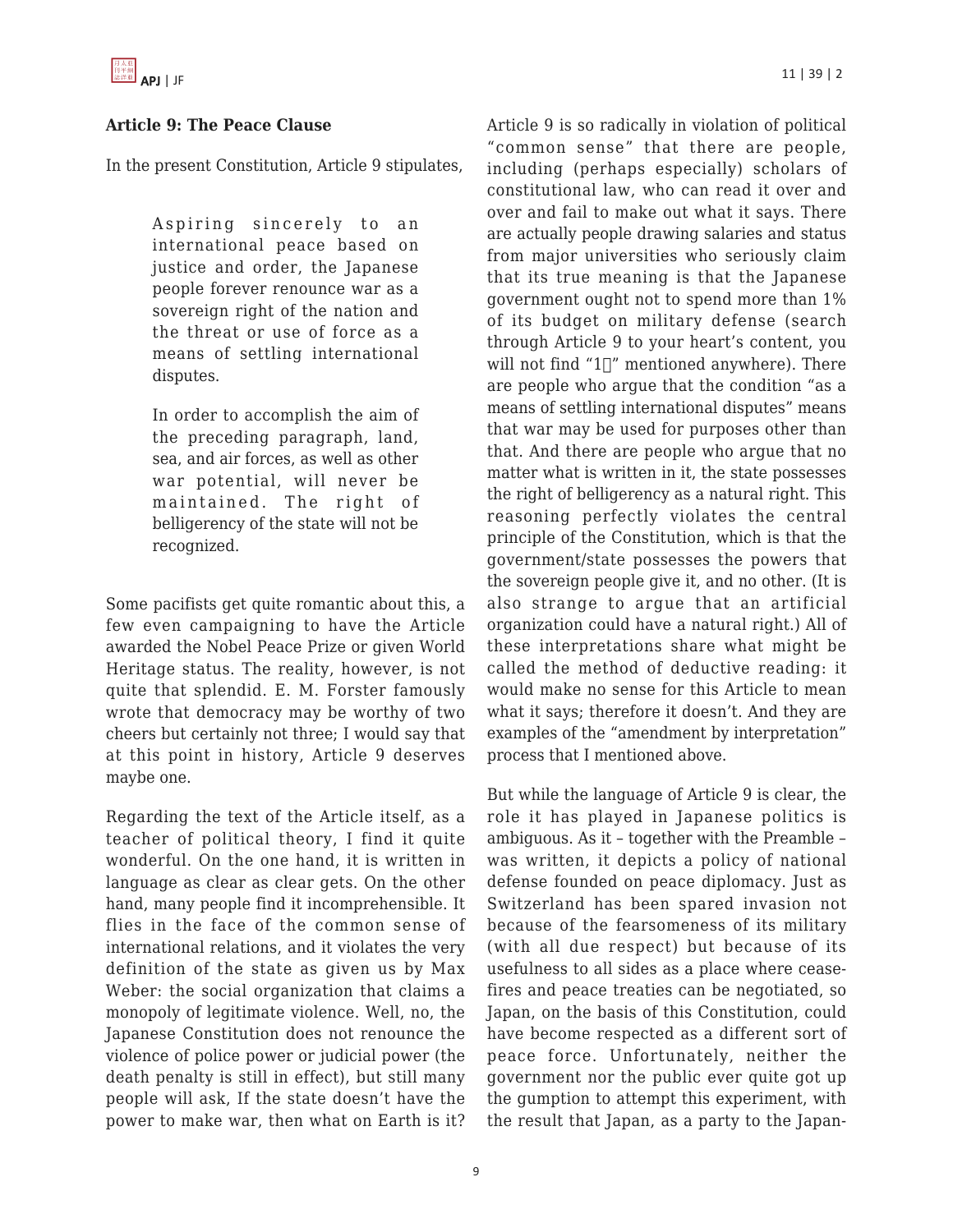US Security Treaty, is under the US "nuclear umbrella", hosts a large number of U.S. Military bases (mostly in the colony of Okinawa) and has built up a highly trained and elaborately equipped Self-Defense Force (SDF). The Japanese Self-Defense Force is surely one of the most bizarre uniformed organizations ever there was. They have tanks, artillery, fighter airplanes, warships, rockets, and the training to use them all, but they do not have the right of belligerency. The right of belligerency, put bluntly, is the right of states, invested in their soldiers, that enables those soldiers to kill people in war without being prosecuted for murder.

In each of the various laws that have been passed by the Diet to permit the SDF to operate abroad (whether supporting peacekeeping operations or backing up US military adventures) there appears a clause titled, "Use of Weapons". And in these there always appears the stipulation that weapons may be used against people only in cases that would fall under the purview of Articles 36 or 37 of Japan's Criminal Code. These are the articles that permit the use of force in the case of personal self-defense or emergency rescue; rights, in other words, that every civilian in Japan has. With no legal basis but the right of individual self-defense, you cannot carry out military action. Article 36 allows you to use force if your life is in immediate danger and you can save yourself in no other way; in war you may shoot an enemy who, far from threatening you, is unaware of your presence (if you are a sniper, for example, or if you are part of an ambush, or in an artillery unit), and if you have attacked and broken an enemy line, you can shoot an enemy who is running away. Thus nothing is more dangerous than to send the SDF, who do not have that right, into a warzone, as they look like soldiers, act like soldiers, dress like soldiers and are equipped like soldiers, and perhaps even imagine they are soldiers, but have no more right under Japanese law to carry out a military action than a party of duck hunters.

The first time the SDF were dispatched abroad was in support of the U.N. Peacekeeping Operation in Cambodia, in 1992. In 1995 the Commander of that operation, an Australian general, participated in a symposium in Tokyo, which I attended. During a coffee break I asked him how it was to have under his command a party of uniformed men (I think they were all men) who didn't have the right of belligerency. He looked around to see who was listening, lowered his voice, moved a little closer and said, "I had to wrap them in cotton wool!" A person standing nearby asked, "Weren't they sent home early?" "No," he said, "They were sent home according to plan." Then a smile flitted across his face, and he lowered his voice again, saying, "Of course, you have to understand that when I was deciding the order in which to send back the units, the Japanese unit was not one of the ones I wanted to keep to the end." The SDF were in Cambodia for political reasons, made no contribution to actual peacekeeping, which sometimes requires military action, and were in fact a major headache for the commanders (they were used for road construction, but we hear that the roads they built washed out fairly soon).



Loading equipment and materials onto ASOF C-130H carrier aircraft

**SDF in Cambodia**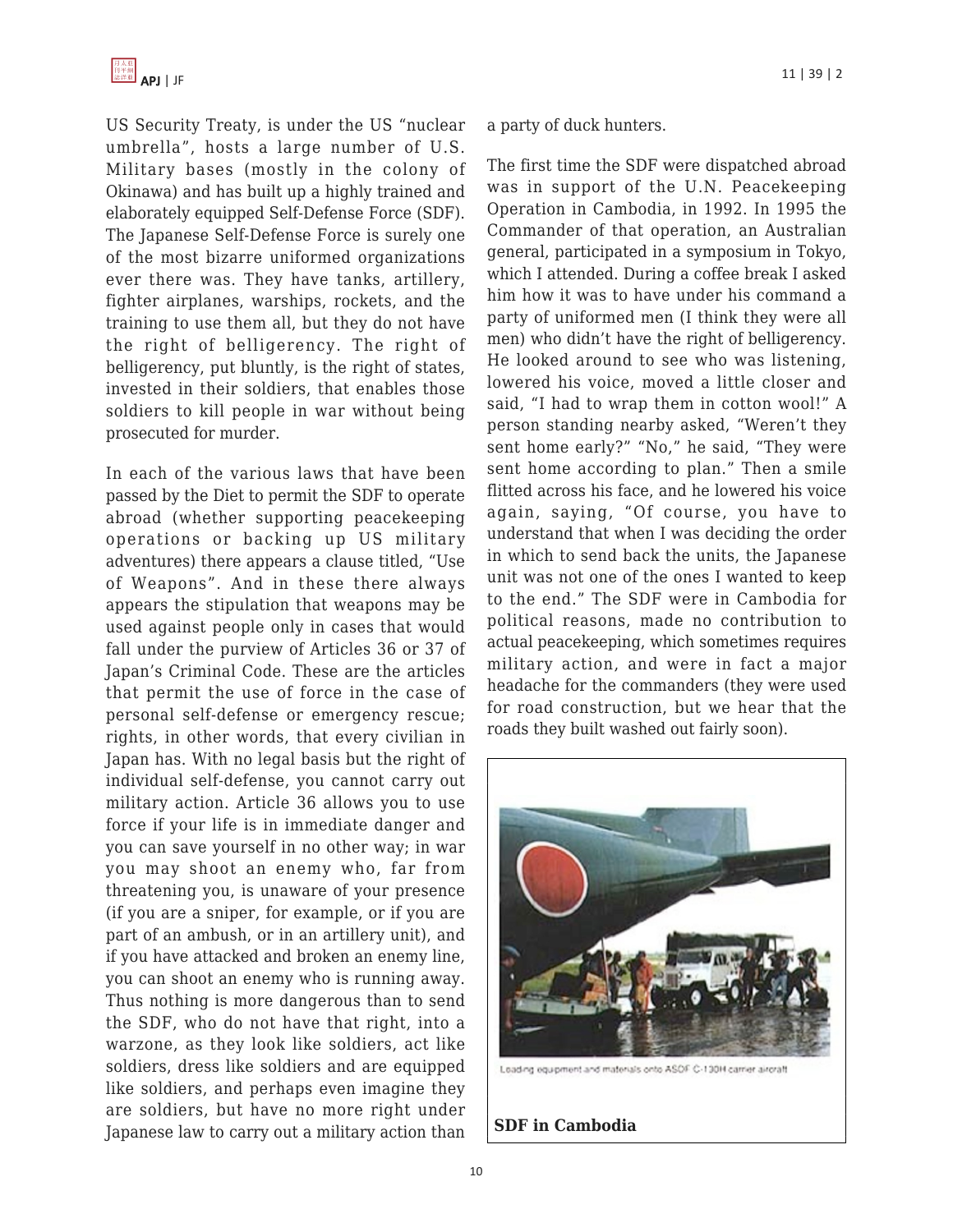

There is more than one way to look at this. On the one hand, from the standpoint of commonsense international relations, the solution would be to get rid of Article 9 and make Japan's SDF into a regular military organization with the right of belligerency. On the other hand there is a small but articulate movement in Japan (small now, but big in 1960 and for many years after) that campaigns for the full implementation of Article 9 as written, which would include reorganizing the SDF as a rescue corps (I have been participating in this movement in various ways since 1969). Polls indicate, however, that a slight majority of the Japanese public wants to keep Article 9 as is. "As is" means, with all its contradictions and self-deceptions: Article 9 + US Bases + SDF. Before dismissing this as dishonest, remember that while Article 9 has never been put into practice as written, Japan's Peace Constitution has served an important function in the real world of politics: in the almost 70 years since it was enacted, no human being has been killed under the right of belligerency of the Japanese state. Considering Japan's activities before 1945, that is an achievement.

In the Proposal's revised Article 9 the first paragraph is, somewhat amazingly, almost unchanged. They have changed a couple of words and fiddled with the order of the clauses, but basically it says the same thing. Given that the following paragraphs are intended to found a full-fledged military, one wonders what this first paragraph is doing here (It is immediately followed by the newly added qualifier, "Nothing in the above paragraph should be construed as interfering with the right of self-defense".) The argument given in the Q&A is a marvel of sophistry. The activity called "war", they say, has from long ago been prohibited all over the world by international law.

> Nineteenth Century style war, beginning with declarations of war, had already been generally

understood to be illegal under international law . . . .[presumably the "already" means before 1945 when Article 9 was written.]

It's true that since the UN Charter was adopted countries don't declare war any more; they fight them without declaring them, a procedure for which Japan provided an important model. Does the LDP mean to say that military action is not war unless you call it that? That war is illegal only if you declare it? Their argument continues, using one of the lines of reasoning I introduced above.

> . . . what Article 9 paragraph 1 actually prohibits is limited to the use of military action "as a means of settling international disputes". . . Therefore, what Article 9 paragraph 1 prohibits are "war" and military action for the purpose of aggression only . . . while military action for self-defense or for international sanctions . . . are not prohibited.

It would be one thing to look at Article 9 and declare that this is what it ought to say; it is quite another to look at it and declare that this is what it does say. As to how they manage the leap from "a means of settling international disputes" to "aggression" I have not a clue. It seems to me that the people fighting the defensive war are also trying to settle an international dispute by kicking the aggressor out. But I suppose that's old-fashioned: since the adoption of the UN Charter all sides in all wars have claimed to be fighting defensively, so according to this LDP logic, since 1945 there haven't been any wars at all. It is in the context of this way of thinking that the LDP is able, in the Preamble, to call its Constitutional Proposal "pacifist".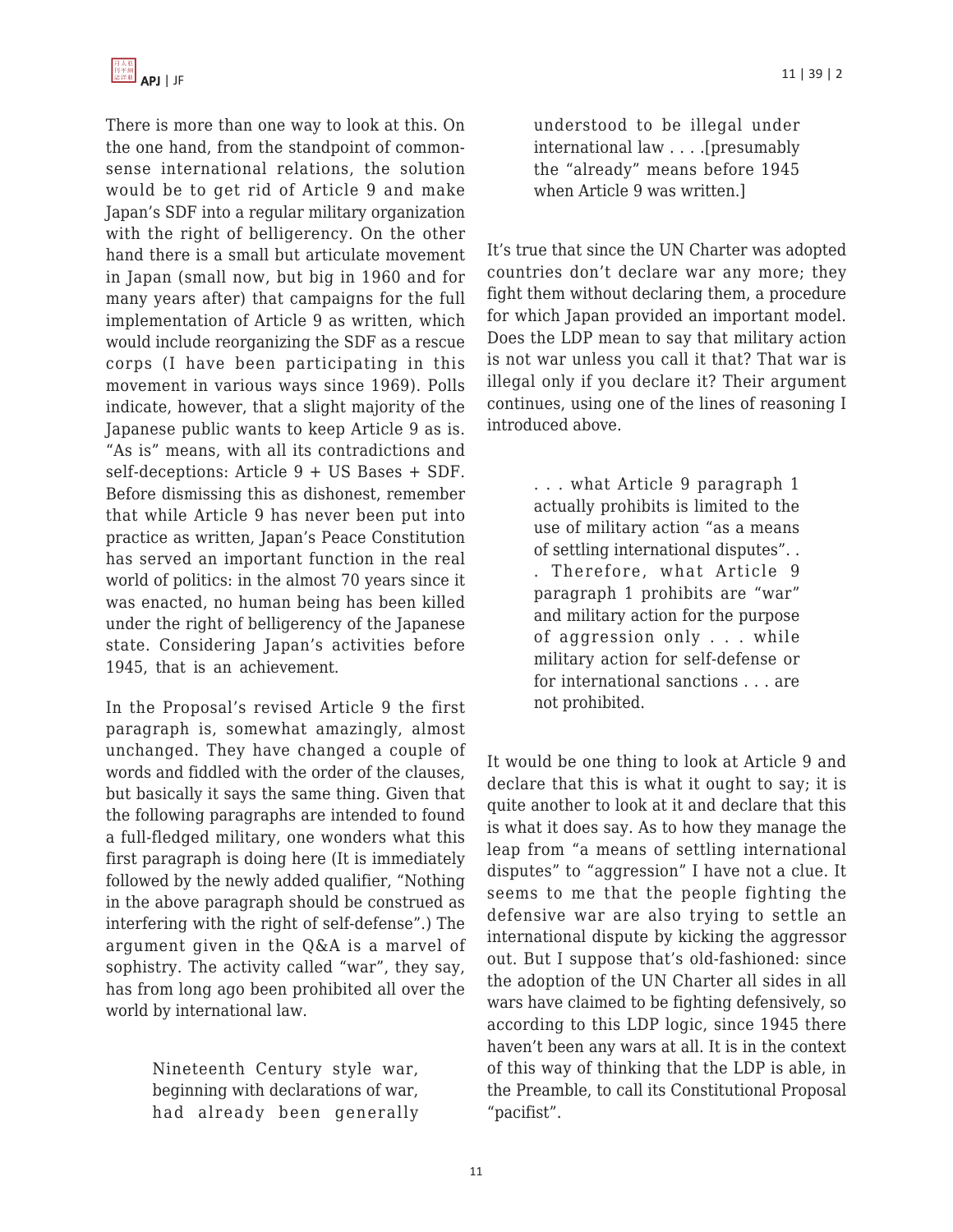

Of course, not everyone who believes in the necessity of military force uses logic as nutty as this. There are plenty of perfectly reasonable and level-headed people who agree that the condition of peace is far preferable to the condition of war, but believe that having a strong military is the best way to achieve it. In this view, the great purpose of the military is to protect the peace and safety of ordinary people. Trouble is, you search Japanese history (and not only Japanese history) in vain for an era when something like that actually happened. The period when Japan's military was the strongest in all its history corresponds exactly to the period when by far the largest number of ordinary people died violent deaths. Or if you move to the pre-modern period, you will still be hard-pressed to find an era when the armed class protected (rather than exploited) the farmers, fishers, and craft workers. So there is a kind of romantic wishful thinking at work here: while neither the armed classes nor the state ever behaved that way in the past, surely they will in the future. Well, good luck.

Those who believe the LDP means to establish a new kind of military aimed at protecting the lives of the people might begin by looking at the name the Party has chosen for it. What is now called by the rather vague title, Self-Defense Force (vague because it isn't clear who the "self" is) are to be called Kokubougun  $(\mathbb{E})$ 防軍), which can be translated National Defense Force or Country Defense Force. One's memory runs back to the 1930s and early '40s when millions of Japanese died (and killed) "for the country" (お国のため). Given that history, the new name is ominous. And in the clause by which the new military is to be established, the priority is made clear.

> In order to protect the peace and independence of the country, as well as the safety of the country and the people, a National Defense Force shall be established, with the

Prime Minister as its supreme commander.

In this translation I have followed the structure of the original. "Country" and "people" are clearly separated, and then placed in order of priority: "country" is mentioned twice before "people".

Defense of the country and the people are not, however, the only tasks to be assigned to the National Defense Force. They will also engage in

> international cooperation to protect the peace and security of international society.

The term "international society", when used by the LDP, generally means "the United States, its allies and its empire" (The Japanese Government has supported every U.S. war since Korea.) If this amendment goes through, we can expect to see National Defense Force troops fighting alongside the US military in whatever its next overseas adventure turns out to be.

The Proposal assigns to the National Defense Force one further field of action. They may

> act to protect public order, or to protect the lives and freedom of the people.

Protection of the people, while low on the priority list, has already been mentioned; why should it be mentioned again? The Q&A gives an answer. This clause, it says, refers to

> preservation of law and order, protection and rescue of citizens, and action in case of natural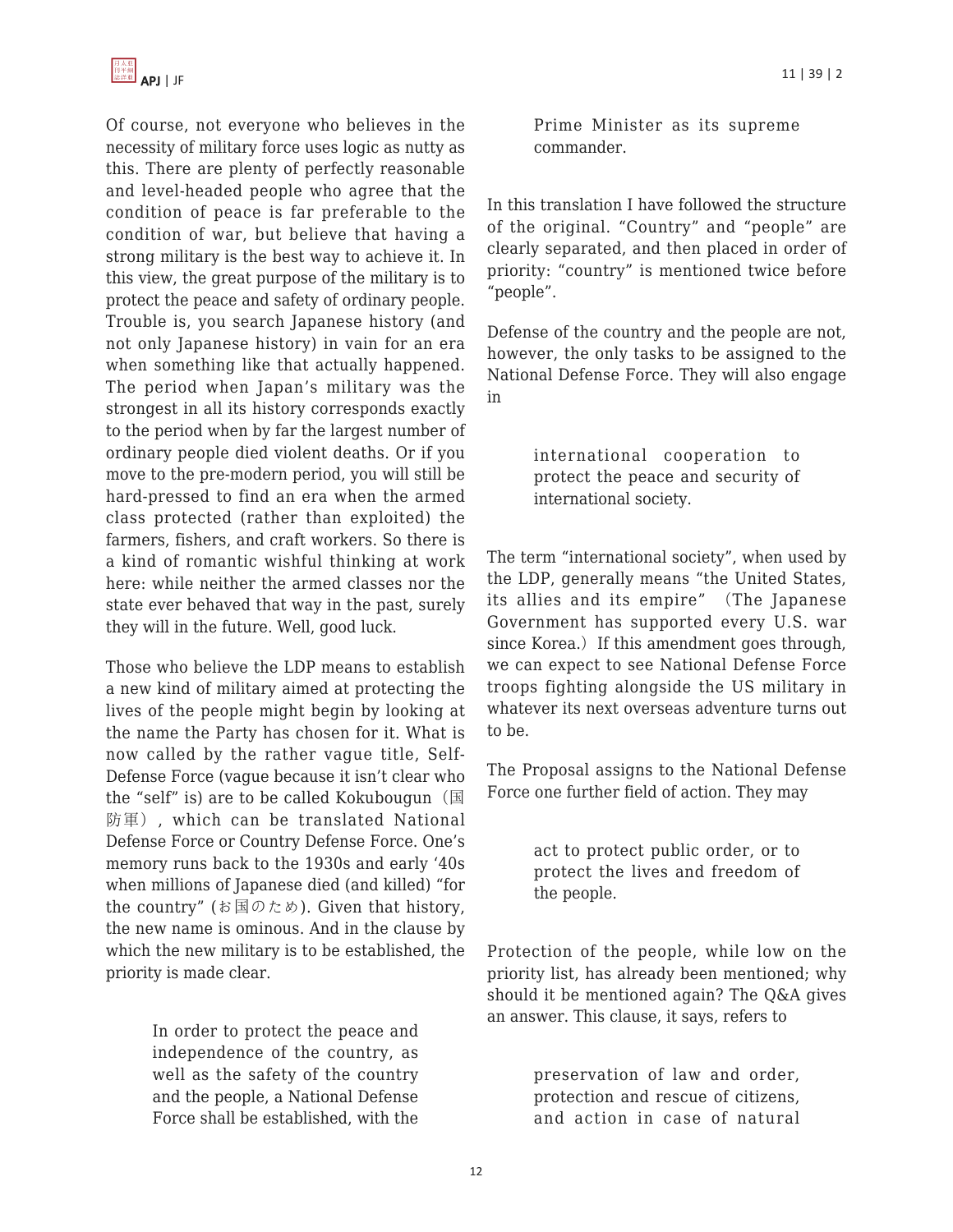## disaster.

Responding to natural disaster is welcome of course (though one suspects that the fire department would be better at it); what is troubling is "preservation of law and order".

This phrase means that the National Defense Force will be constitutionally authorized to carry out military operations not only outside the country, but also within it. Actually this should not come as a great surprise: while we tend to think of national militaries as aimed abroad, in fact they are also – in some cases primarily - aimed within. (Think of Mexico for example, or the Philippines, or Indonesia.) A traditional definition of national territory, not so much used any more, is "the territory a government has succeeded in pacifying". Probably most of the wars going on in the world today are not cross-border, but between governments and their people, or a part of their people. In Japan in the militaristic period, military police (憲兵) were a major actor in the authoritarian regime, and greatly feared. That the National Defense Force is to be given a lawand-order function is, again, ominous.

The last sentence in the present Article 9 reads,

The right of belligerency of the state will not be recognized.

Of course, this has been deleted. Deleted without comment. One might have wished that the LDP had replaced it with, "The right of belligerency of the state shall be recognized", but no, it has disappeared without a trace. In the Q&A there is no Q regarding its demise, so there is no A. This despite the fact that the reassertion of the right of belligerency is the key to the difference between the present and the proposed Article 9. That is, the right of belligerency is the key to war itself. What distinguishes war from other kinds of largescale killing does not depend on whether there has been a declaration of war or whether the killers are wearing uniforms and insignia, it depends on whether they have persuaded the world that they are fighting under the right of belligerency, and that therefore they are not murderers. The Q&A tries to befog this point by repeating that for countries to have militaries is "common sense" and "a natural right". But to say it is a natural right is to deny the principle of sovereignty of the people; that is, it is to say that the state has that right even if the sovereign people stipulate in the Constitution that it does not. And if they really believe that, then why do they think they need to change the Constitution, when they could have made the SDF into a killing organization without doing so?

# **Human Rights**

Following Article 9 in the present Constitution is a long list of human rights. The Meiji Constitution also had human rights clauses, but they were conditional. For example,

> Article 28: Japanese subjects shall, within limits not prejudicial to peace and order, and not antagonistic to their duties as subjects, enjoy freedom of religious belief.

Article 29: Japanese subjects shall, within the limits of law, enjoy the liberty of speech, writing, publication, public meetings and associations.

You put in the Constitution the provision that freedom of expression is allowed "within the limits of law", then all you have to do is make a law prohibiting it, and that's the end of it.

The present Constitution removes these conditions; human rights are referred to as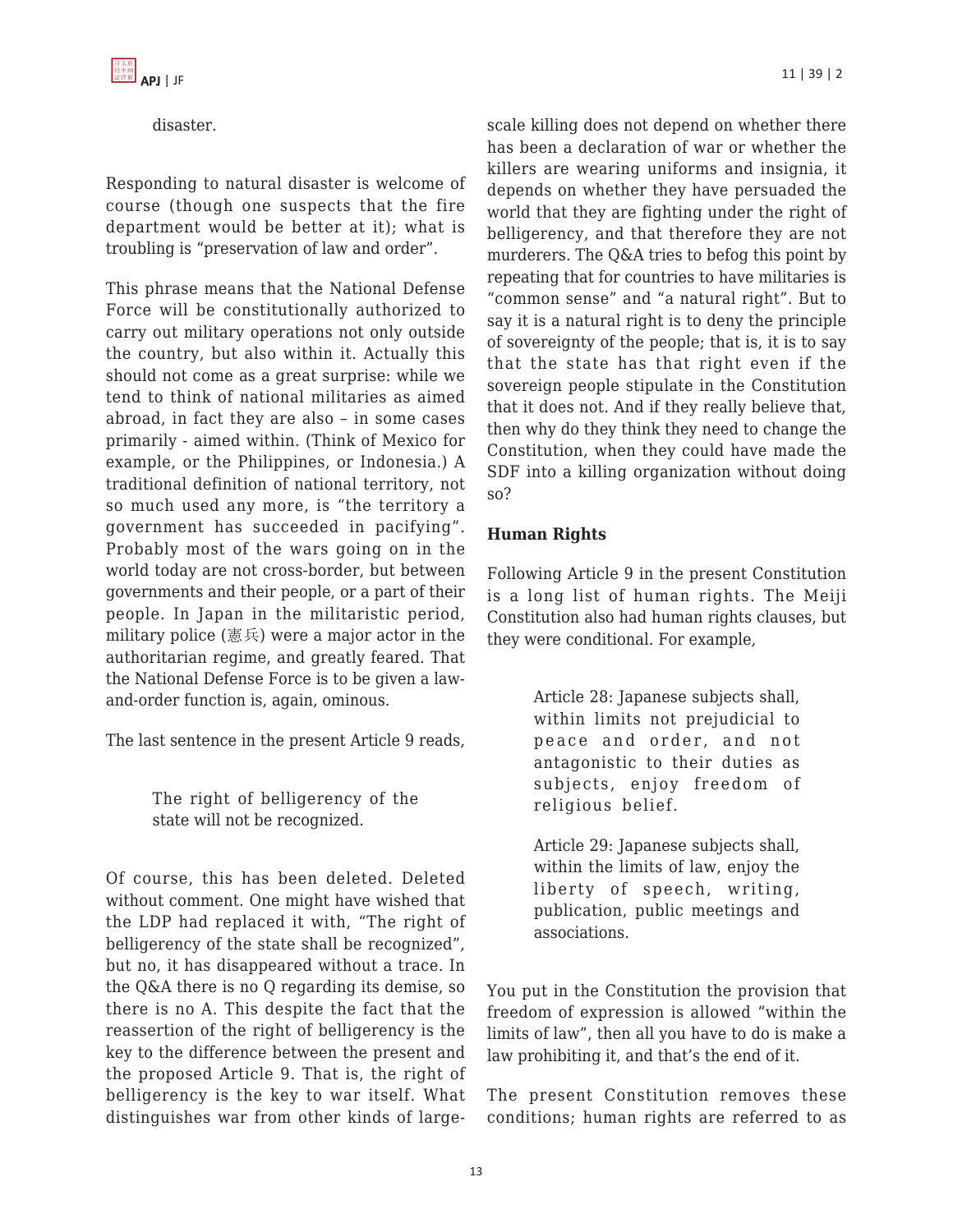

"eternal and inviolate". Article 12 reads,

The freedoms and rights guaranteed to the people by this Constitution shall be maintained by the constant endeavor of the people, who shall refrain from any abuse of these freedoms and rights and shall always be responsible for utilizing them for the public welfare.

The references to "abuse" and to "public welfare" may sound like conditions, but I think that rather than commands from above they should be understood as promises (a promise is another form of performative utterance). And "public welfare" is a common sense provision, different in tone from expressions like "duties of subjects". The public welfare, after all, is the welfare of the people. In the human rights clauses themselves, such qualifications do not appear:

> Article 19: Freedom of thought and conscience shall not be violated.

Article 21: Freedom of assembly and association as well as speech, press and all others forms of expression are guaranteed.

The LDP Proposal restores some of the Meiji Constitution's conditions. To Article 12 is added the phrase,

> . . . the people . . . must realize that freedom and rights are accompanied by responsibilities and duties, and must never violate public welfare or public order.

And to Article 21, the freedom of expression

article, is added the sentence,

Notwithstanding what is written in the above clause, activity aimed at disturbing the public welfare or the public order, or the forming of organizations for that purpose, shall not be permitted.

To add qualifications such as these to the human rights clauses is to transform them from rights possessed by the people into privileges granted provisionally by the state, at the state's convenience. The Q&A explains as follows.

> The stipulation of "public order" was not included for the purpose of suppressing anti-government activities. … It is common sense that when a person asserts human rights, this must not cause an inconvenience to others.

Well, yes, but when Gandhi and the Indian National Congress campaigned for independence, they caused a terrible inconvenience to the British colonists. When Martin Luther King and others carried out nonviolent actions to rid the American South of segregation, they greatly upset the lives of many white racists. When women all over the world campaigned – and campaign – for equal rights, for the men who depend on their subservience, "inconvenience" is hardly the word for it. Japan's great anti-AMPO (Security Treaty) struggle of 1960 blocked a lot of traffic, and was a great inconvenience to the then Prime Minister Kishi Nobusuke (the present Prime Minister's grandfather) as it cost him his job. Campaigns for human rights always disrupt the social order and inconvenience the people who depend on the absence of those rights. To say that human rights campaigns must be carried out without inconveniencing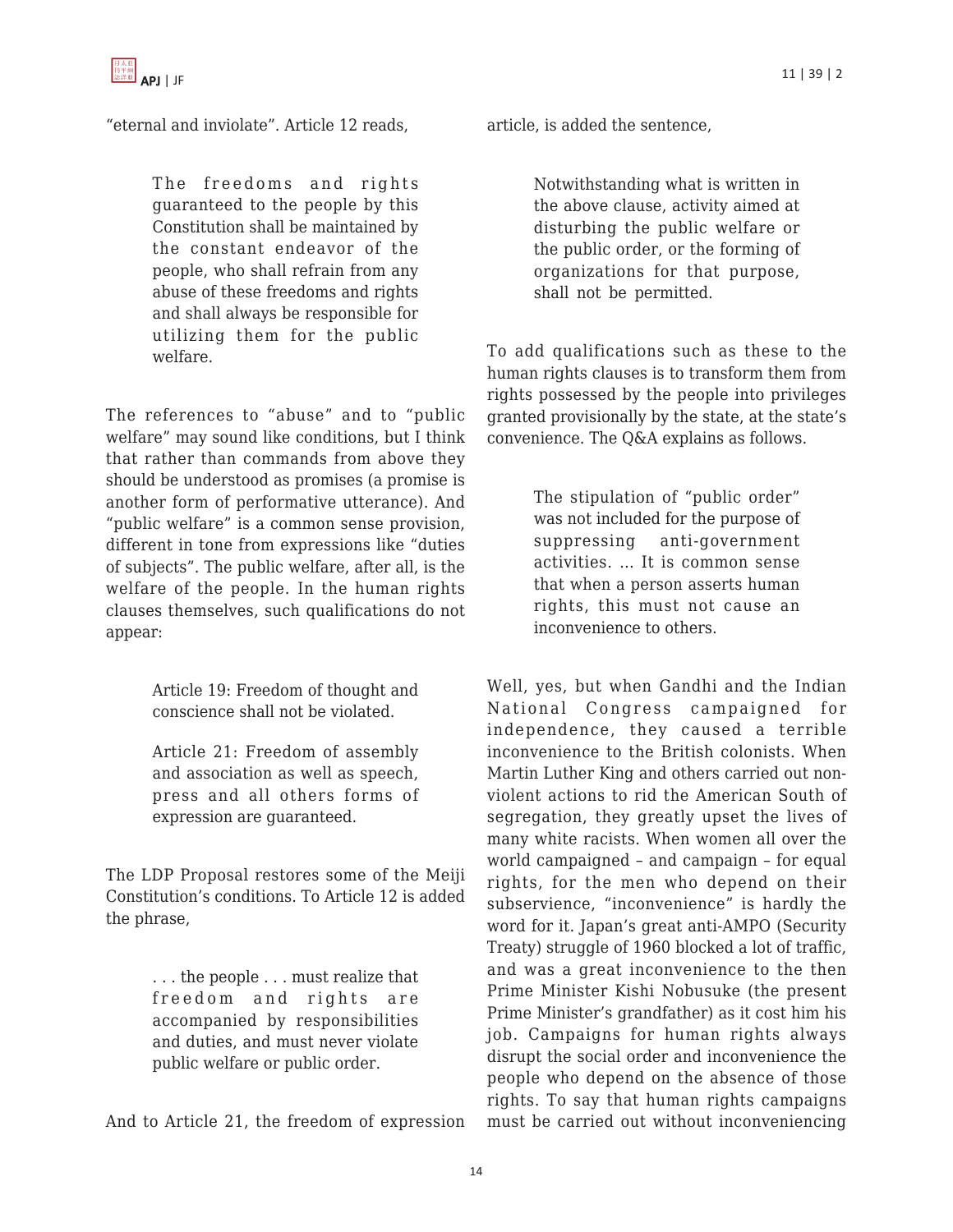

anyone is to prohibit them altogether.

Very important in the dismantling of the semimystical Meiji system was the separation of the state from religion. Article 20 guarantees freedom of religion and prohibits the state from engaging in "religious education or any other religious activity." The Proposal rephrases this section somewhat, and then adds the following:

> However, activities that do not exceed the bounds of social ceremonies or customary activities are not prohibited by this provision.

One of the most emotional issues between the LDP and Japanese supporters of the Constitution – as well as between the Japanese Government and China, and between Japan and the two Koreas – is whether it is proper and constitutional for government officials to pray at the highly militaristic Yasukuni Shrine, which memorializes Japanese war dead including some convicted war criminals. Everyone knew that the LDP Proposal to amend the Constitution would include a clause intended to make visits to that shrine (among other things) constitutional. It seems that this is the clause that they expect to do the trick.

### **State of Emergency**

The fragility of the human rights clauses under the Constitutional Proposal is made even clearer in the provisions for a State of Emergency. Articles 98 and 99 stipulate that in the case of a crisis or a natural disaster, the Prime Minister can declare a State of Emergency, which will put the country on a different legal basis. Article 99 stipulates that when a State of Emergency is declared,

> The Cabinet will be empowered to enact regulations that have the

power of law, and the Prime minister will be empowered to authorize funds and take other necessary actions, as well as to issue orders to the heads of local governments.

Following political theorist Karl Schmitt's wellknown maxim, "Sovereign is he who

decides the exception," does this mean that the State of Emergency provisions have

identified the Prime Minister as the new sovereign? But no, Schmitt was careful to

point out that "exception" means, not covered by the law, so that if provisions for a state

of emergency are written into the law, shifting into that state is no longer an

"exception".(4) It would also be a mistake to call this martial law. Martial law refers

to a situation in which the military has taken over the government, and is ruling the

country as though it were a conquered territory. What this amounts to is a civilian

dictatorship by the Prime Minister. It is also stipulated that the State of Emergency can

be ended by a majority vote of the National Diet – though in the context of Japanese

politics, it is difficult to imagine a National Diet mustering the will to do that. What is

especially interesting in these clauses is what they say about human rights:

> Article 99, 3: In this case the provisions pertaining to basic human rights such as Article 14 [equality under the law], Article 18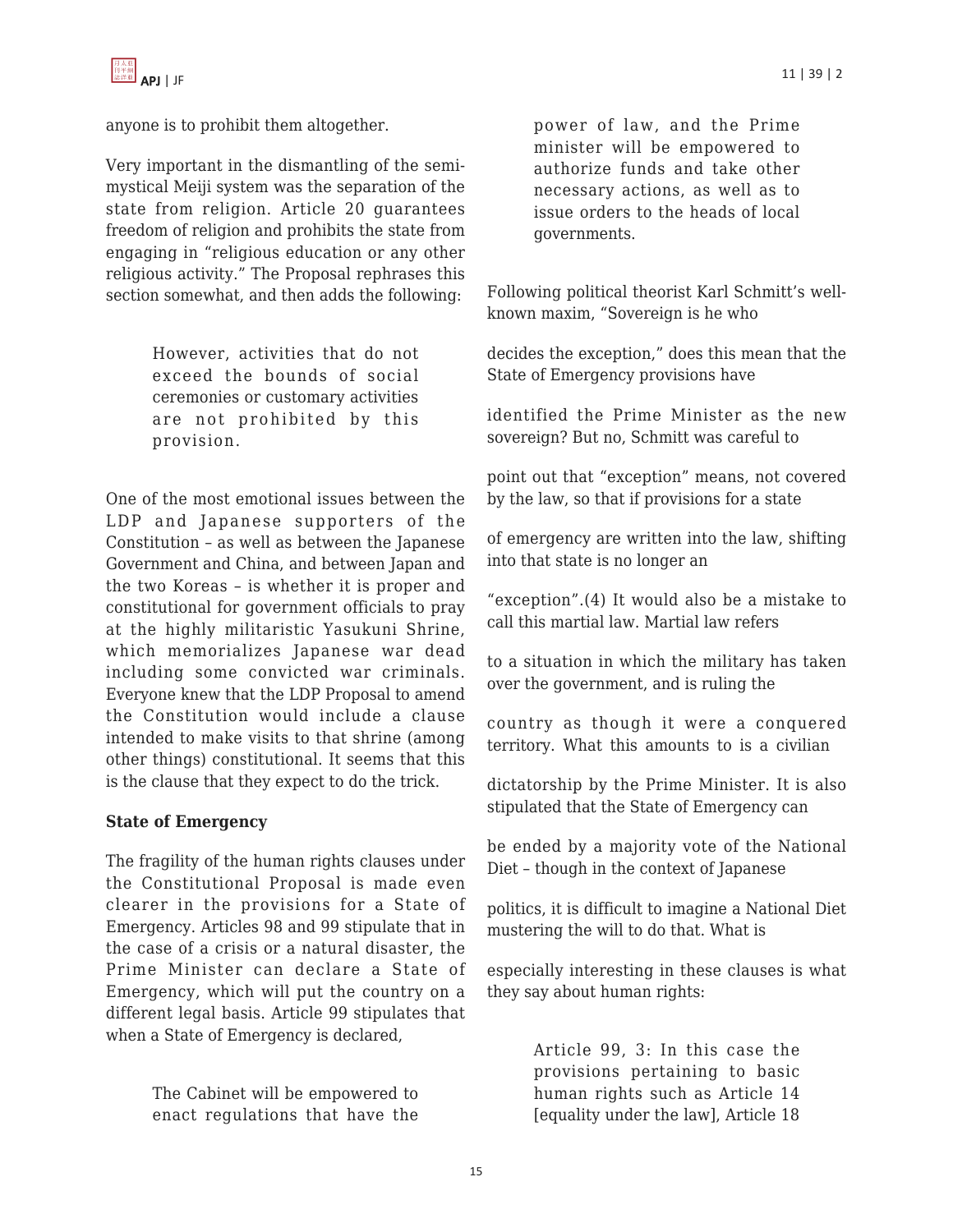

[prohibition of involuntary servitude], Article 19 [freedom of thought and conscience], and Article 21 [freedom of expression and association] must be respected insofar as possible.

"Insofar as possible" (最大限) may sound not so bad, but it depends on the case.

"Insofar as possible" moves an action from the realm of the forbidden to the realm of "it

depends". "I will avoid torture insofar as possible." "I will maintain the rule of habeas

corpus insofar as possible." "I will instruct the police not to fire into crowds of people

insofar as possible." "Insofar as possible" transforms actions such as these from

"impossible" to "possible". In the present Constitution, both Article 11 and

Article 97 describe the human rights guaranteed in it as "inviolate". In

the LDP Proposal, they become violable.

#### **Supreme Law**

It is in its final paragraphs that the Proposal's vagaries are – I wouldn't say made clear

exactly; rather we are enabled to understand what their function is. In the present

Constitution, Article 98 declares the Constitution to be the supreme law of the nation.

Article 99 reads,

The Emperor or the Regent as well as Ministers of State, members of the Diet, judges, and all other

public officials have the obligation to respect and uphold this Constitution.

In the LDP Proposal, the Emperor and the Regent have been taken off this list. As I wrote above, under the Meiji Constitution the Emperor, as the sovereign who issued that Constitution as a command, was prior to it and not obligated to obey it. The present Constitution placed the Emperor under the rule of law (not entirely successfully: it is said for example that the Emperor Hirohito even under the new Constitution was not persuaded that the automobile he was riding in was required to stop for red lights). The LDP Proposal, in eliminating the Emperor's name from Article 99, clearly places the Emperor outside the law. Nothing in the proposed Constitution can be seen as a restriction on his behavior. Does this mean that, under this Constitution, he would be the sovereign? That is still not clear. He is nowhere identified as the narrator, the one issuing the Constitution as his command. It is difficult to imagine the Emperor becoming the actual day-to-day ruler, making political decisions and issuing directives. It is easier to imagine him serving as the semi-mystical figure whose aura lends a vague sense of sacredness to the state/government as a whole. This is the way the Emperor actually functioned under the Meiji Constitution; it was not he himself, but the political class who served under him, who gained real power from the Imperial Mystery.

One more change in these last paragraphs is important. In the present Constitution, "the Japanese people" are not included in the list of those who are obligated to "respect and uphold" the Constitution. To that clause, renumbered Article 102, the Proposal adds the sentence,

> All Japanese people must respect this Constitution.